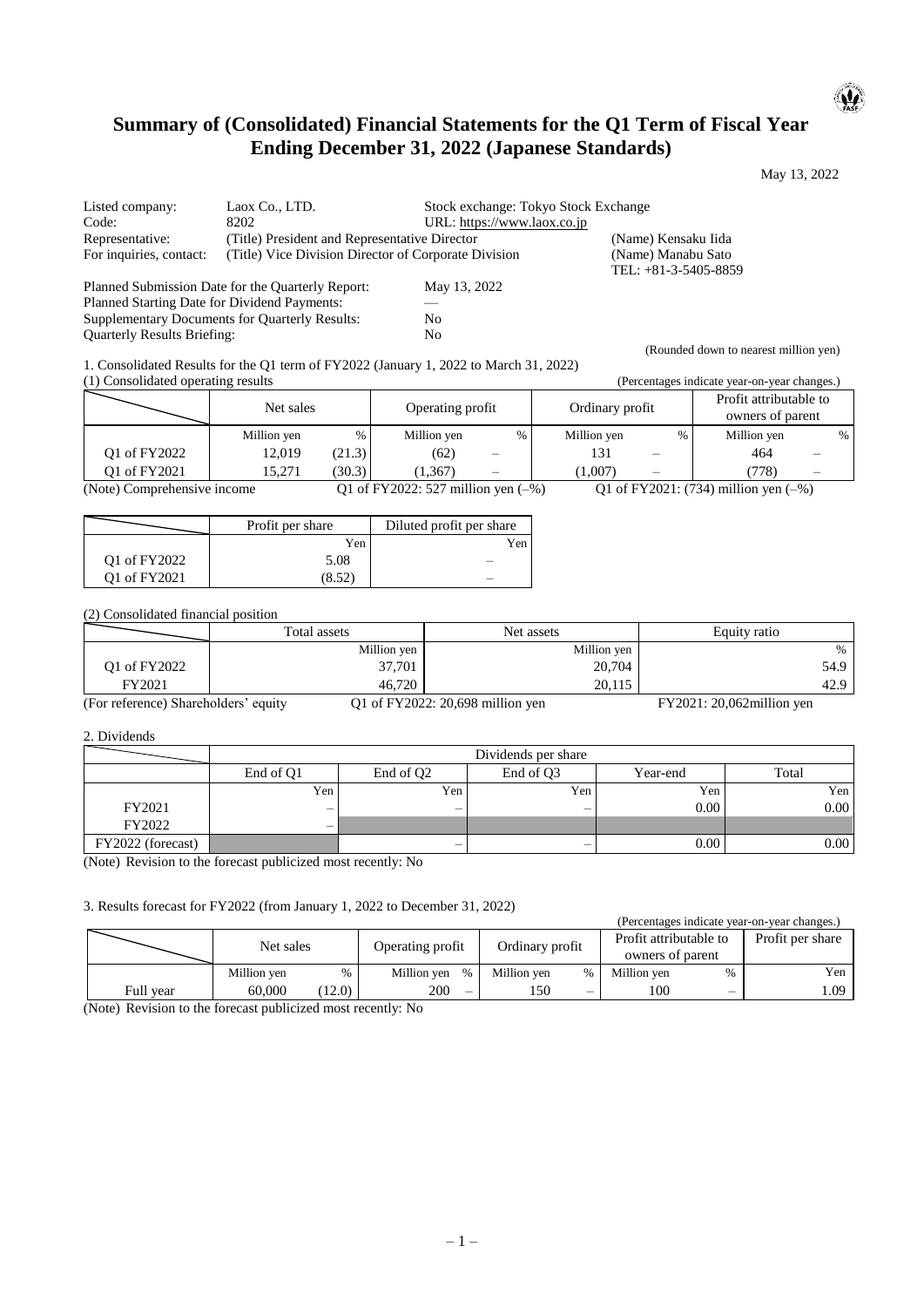Notes

- (1) Important changes in subsidiaries in the first quarter under review (changes in specified subsidiaries resulting in changes in scope of consolidation): No
- (2) Application of accounting specific to the preparation of quarterly consolidated financial statements: No

# (3) Changes in accounting policy and changes or restatement of accounting estimates

| (i) Changes in accounting policy due to revisions to accounting standards etc.: | Yes |
|---------------------------------------------------------------------------------|-----|
| (ii) Changes in accounting policy other than those in (i):                      | Yes |
| (iii) Changes in accounting estimates:                                          | No. |
| (iv) Restatement of accounting estimates:                                       | No. |

(4) Number of issued shares (common shares)

| (i)   | Number of issued shares at the end of period  | Q1 of FY2022 | 93, 335, 103 |
|-------|-----------------------------------------------|--------------|--------------|
|       | (including treasury stock):                   | FY2021       | 93,335,103   |
| (ii)  | Number of shares of treasury stock at the end | Q1 of FY2022 | 1,918,379    |
|       | of period:                                    | FY2021       | 1,918,369    |
| (iii) | Average number of issued shares during period | Q1 of FY2022 | 91,416,733   |

(iii) Average number of issued shares during period (from the beginning of fiscal year)

This summary of quarterly consolidated financial statements falls outside the scope of the quarterly review by certified public accountants or audit corporations.

Q1 of FY2021 91,416,754

Explanation on the proper use of results forecasts and other special notes

Forward-looking statements, including results forecasts, in this document are based on information that the Group has obtained and certain assumptions that the Group believes to be reasonable. Actual results may differ significantly due to a variety of factors.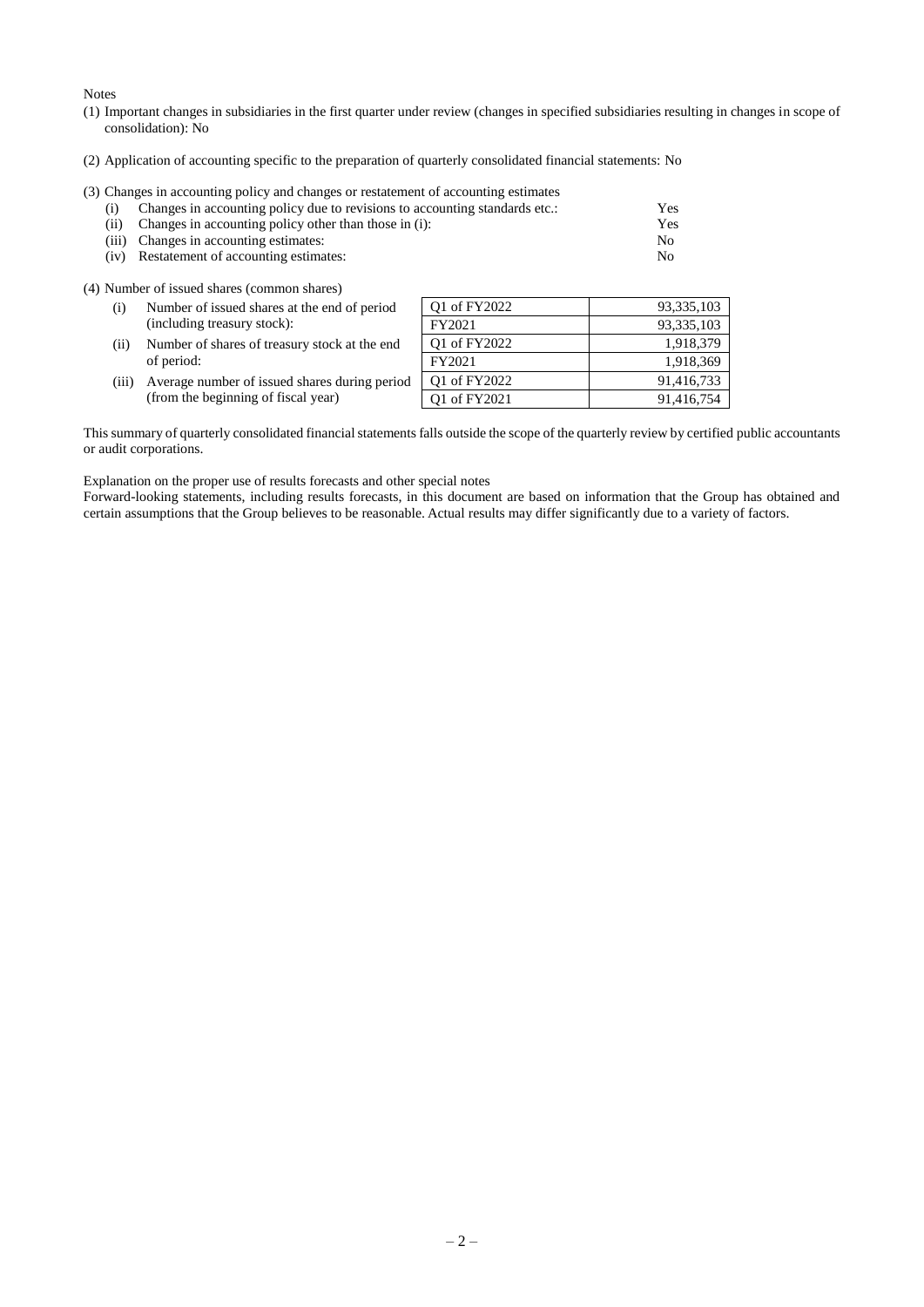# $\bigcirc$  Contents of attached document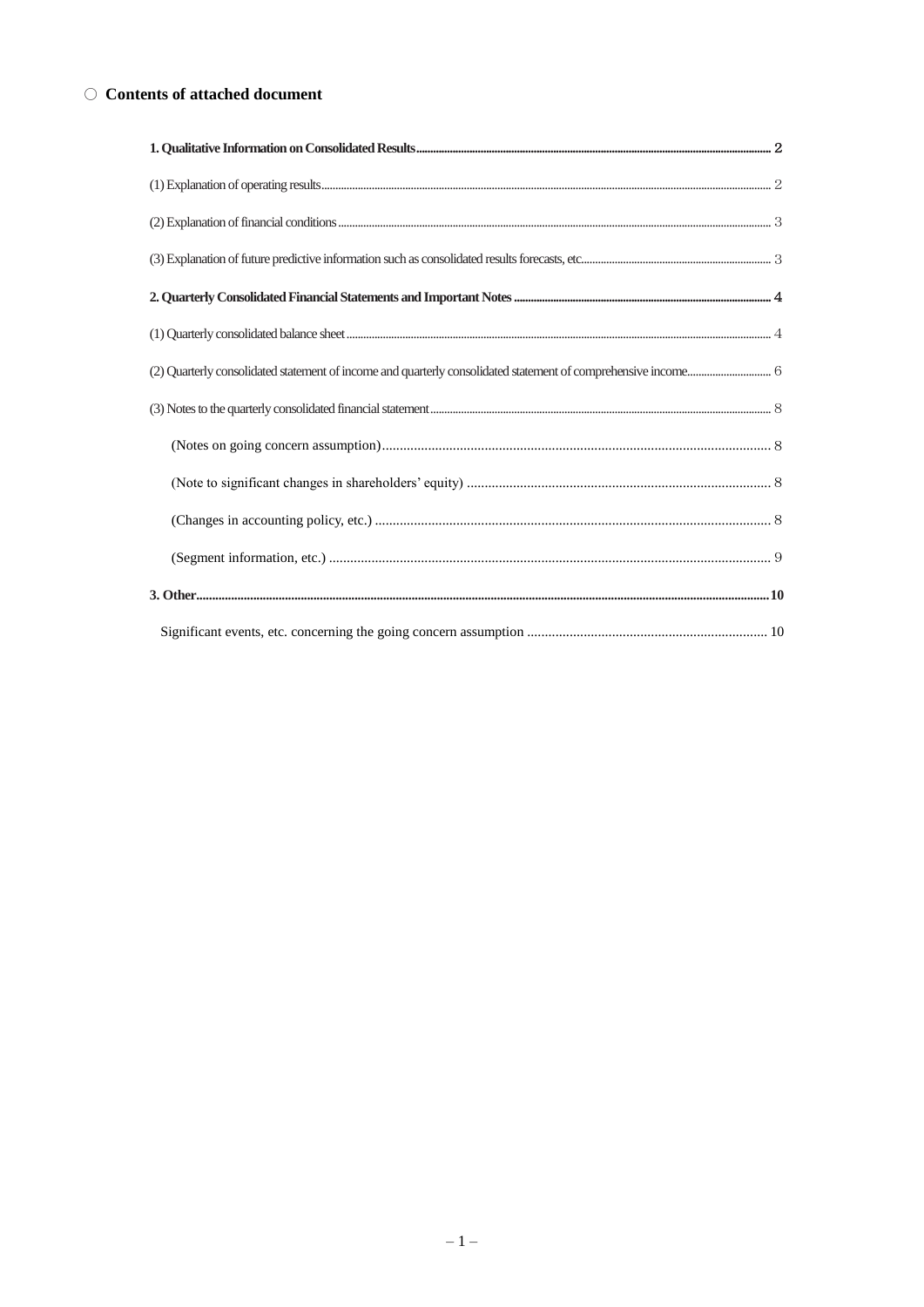# <span id="page-3-0"></span>**1. Qualitative Information on Consolidated Results**

### <span id="page-3-1"></span>(1) Explanation of operating results

During the first quarter of the fiscal year under review, the Japanese economy continued to face an uncertain economic environment, with the spread of infections caused by new variant of COVID-19 despite the start of the third round of vaccination against new coronavirus infections, and the continuation of the zero-COVID-19 policy with no prospect yet for a convergence of the pandemic in China.

In the retail industry, in which Laox Co., LTD. (the "Company") operates its core businesses, the number of customers has shown a recovery trend following the full lifting of priority measures to prevent the spread of disease in late March, and consumption expenditure is increasing overall, but the situation remains difficult, with fuel and utility costs increasing due to soaring resource prices, while expenditure on food and daily necessities is on a downward trend.

In this difficult environment, Laox Group has worked on thorough cost control to improve its profit and promoted strengthening and streamlining of its business base through the pursuit of specialization. In addition, Preparations have been made for the transition to a holding company as resolved at the 46th Annual General Meeting of Shareholders.

Based on the above, consolidated net sales for the first quarter of the fiscal year under review decreased 21.3% year on year to 12,019 million yen. Nevertheless, the effect of structural reforms continuing from the previous year contributed to a significant improvement in the Group's profit structure and helped reduce losses. The operating loss was 62 million yen (a loss of 1,367 million yen in the same period of the previous year), the ordinary profit was 131 million yen (a loss of 1,007 million yen in the same period of the previous year), and the profit attributable to owners of parent was 464 million yen (a loss of 778 million yen in the same period of the previous year).

As a change in accounting policy, the Accounting Standard for Revenue Recognition (ASBJ Statement No. 29, 31 March 2020) and other standards were applied from the beginning of the first quarter of the current financial year. Therefore, year-on-year comparisons are based on figures calculated according to this newly applied standards. For more information, see 2. Quarterly Consolidated Financial Statements and Important Notes (3 Notes to the quarterly consolidated financial statement (Changes in accounting policy, etc.)

The operating results of each business segment are detailed below. The business segments reported as reporting segments have been revised in the first quarter of the fiscal year under review, and a comparative analysis of the first quarter of the fiscal year under review is based on the segments after the revision.

#### (Retail Business)

In the gift sales business, there were signs of recovery in terms of demand for wedding and Buddhist ceremonies, but the situation remained flat in terms of demand for return gifts. On the other hand, sales remained strong, driven overall by the acquisition of one-off deals such as point redemption.

In the directly managed shop business, the LAOX BEAUTY AIRPORT Kichijoji shop, the second shop specializing in Asian cosmetics, was opened in January.

Based on the above, segment net sales for the first quarter of the fiscal year under review decreased 7.7% year on year to 8,075 million yen. Although sales in the previous year were lower because they included sales from the shoe business, whose shares were transferred in last April, and from inbound shops that were closed after last August, the segment's loss improved significantly as a result of structural reforms implemented in the previous year, such as the closure of inbound shops. In addition to the effects of the structural reforms implemented in the previous year, such as the closure of inbound stores, the effect of an improved margin mix of products sold and ongoing cost control of distribution and SG&A expenses resulted in a significant improvement in the loss amount, with a segment loss of 219 million yen (a loss of 741 million yen in the same period of the previous year).

#### (Overseas Business)

In the overseas business, sales of the company's subsidiary in China decreased due to the impact of restrictions due to the zero-COVID-19 policy, restaurant closures, and delays and disruptions in the logistics network, as well as tighter credit controls on major customers.

In the business to China, demand for small household appliances and games consoles increased as a result of increased home time in China, but sales declined due to the stagnation of international logistics that has continued since last year. Based on the above, segment net sales for the first quarter of the fiscal year under review decreased 59.4% year on year to 2,298 million yen, with a segment loss of 86 million yen (a profit of 111 million yen in the same period of the previous year).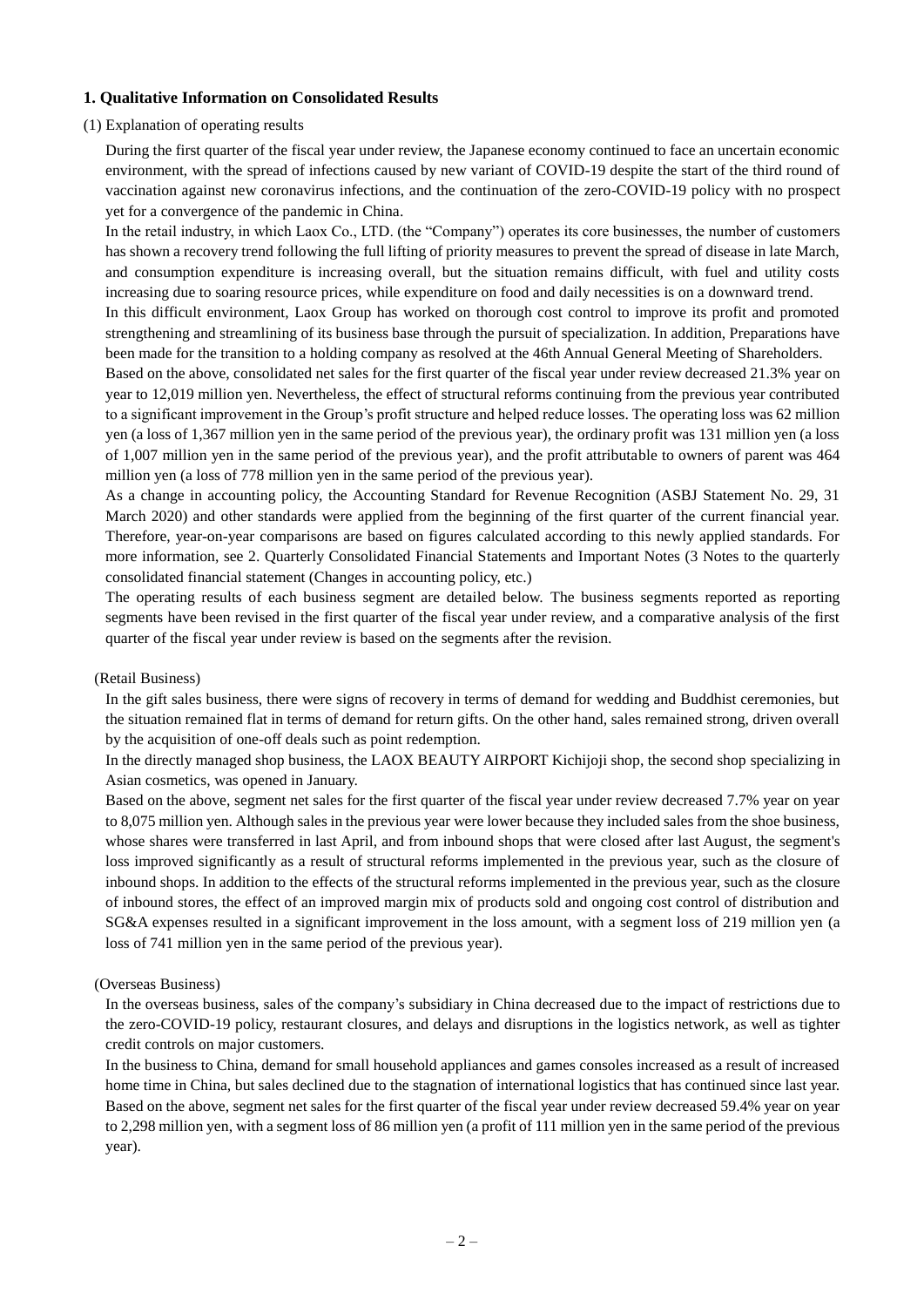### (Asset & Service Business)

While the Asset & Service Business continued to streamline the commercial facilities under its management and sell idle properties of the Group, due to the semi-emergency coronavirus measures to prevent the rising back of the pandemic, the number of customers visiting the commercial facilities and restaurants operated by the company was in sluggish growth.

On the other hand, the closing of real estate sales projects, which had been delayed, was achieved during the first quarter of the fiscal year under review, resulted in a growth of the sales.

As a result, net sales for the first quarter of the fiscal year under review increased 90.5% from the first quarter of the fiscal year under review, to 1,645 million yen, and the segment profit was 533 million yen (a loss of 388 million yen in the same period of the previous year).

# <span id="page-4-0"></span>(2) Explanation of financial conditions

#### (Assets)

Total assets at the end of the first quarter of the fiscal year under review amounted to 37,701 million yen (46,720 million yen at the end of the previous fiscal year). The decrease in total assets was attributable primarily to decreases of 1,885 million yen in cash and deposits, 5,863 million yen in notes and accounts receivable-trade and 603 million yen in other current.

# (Liabilities)

Total liabilities came to 16,997 million yen (26,605 million yen at the end of the previous fiscal year). The decrease in liabilities was attributable primarily to decreases of 4,366 million yen in notes and accounts payable-trade, 1,522 million yen in short-term borrowings and 2,265 million yen in other current liabilities.

# (Net assets)

Total assets came to 20,704 million yen (20,115 million yen at the end of the previous fiscal year). The increase in net assets resulted principally from an increase of 570 million yen in retained earnings.

### <span id="page-4-1"></span>(3) Explanation of future predictive information such as consolidated results forecasts, etc.

No revisions have been made to the consolidated forecasts (published on 10 February 2022). The forecasts are based on information available at the present time and actual information may differ from the forecasts due to various factors.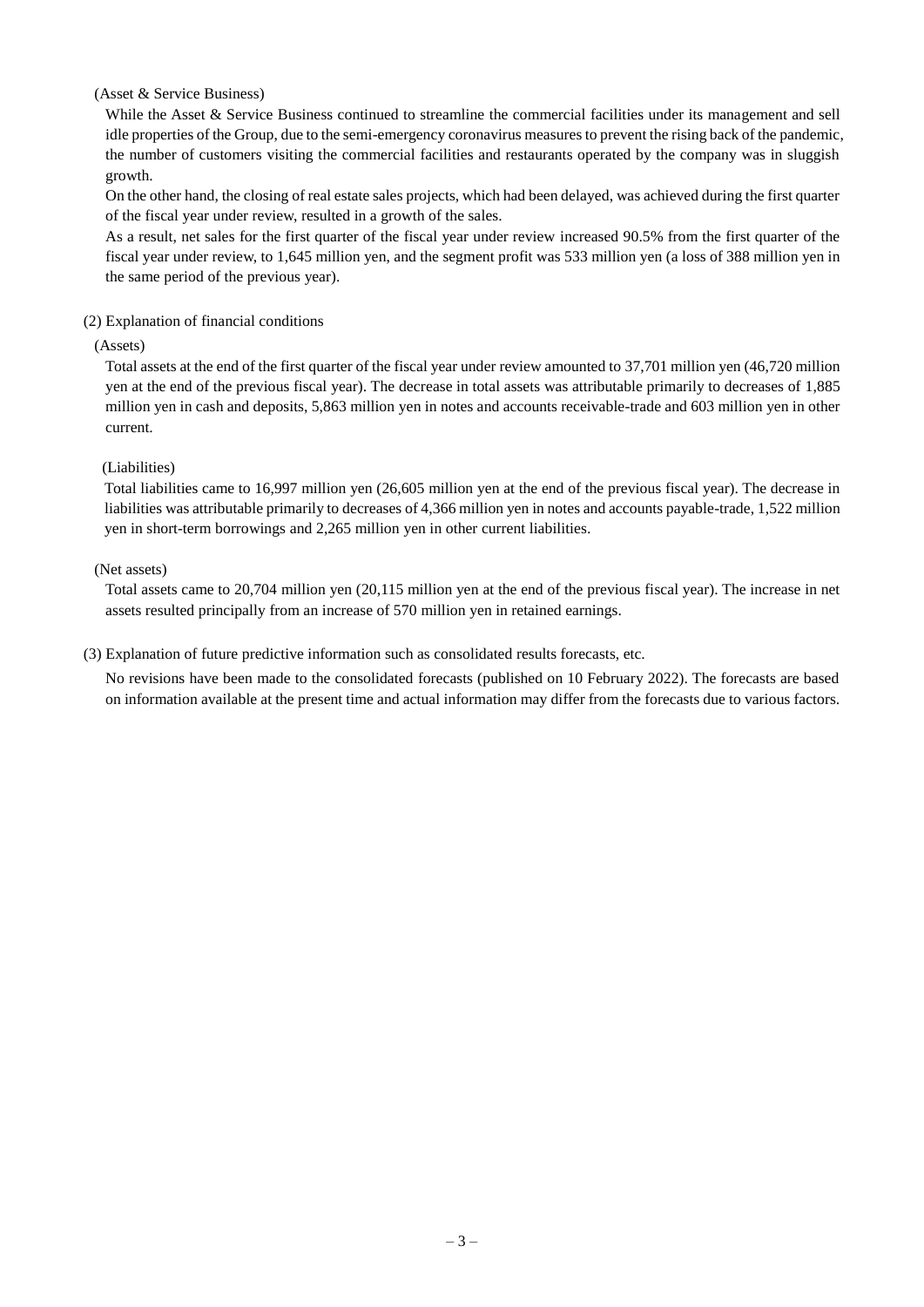# <span id="page-5-0"></span>**2. Quarterly Consolidated Financial Statements and Important Notes**

<span id="page-5-1"></span>(1) Quarterly consolidated balance sheet

|                                       |                                     | (Million yen)                                     |
|---------------------------------------|-------------------------------------|---------------------------------------------------|
|                                       | FY2021<br>(As of December 31, 2021) | First quarter of FY2022<br>(As of March 31, 2022) |
| Assets                                |                                     |                                                   |
| Current assets                        |                                     |                                                   |
| Cash and deposits                     | 10,819                              | 8,933                                             |
| Notes and accounts receivable - trade | 15,341                              | 9,477                                             |
| Inventories                           | 3,915                               | 3,904                                             |
| Other                                 | 3,897                               | 3,293                                             |
| Allowance for doubtful accounts       | (934)                               | (874)                                             |
| Total current assets                  | 33,038                              | 24,734                                            |
| Non-current assets                    |                                     |                                                   |
| Property, plant and equipment         | 6,003                               | 5,747                                             |
| Intangible assets                     | 1,588                               | 1,399                                             |
| Investments and other assets          |                                     |                                                   |
| Other                                 | 9,945                               | 9,678                                             |
| Allowance for doubtful accounts       | (3,885)                             | (3,881)                                           |
| Total investments and other assets    | 6,059                               | 5,797                                             |
| Total non-current assets              | 13,652                              | 12,944                                            |
| Deferred assets                       | 29                                  | 21                                                |
| <b>Total</b> assets                   | 46,720                              | 37,701                                            |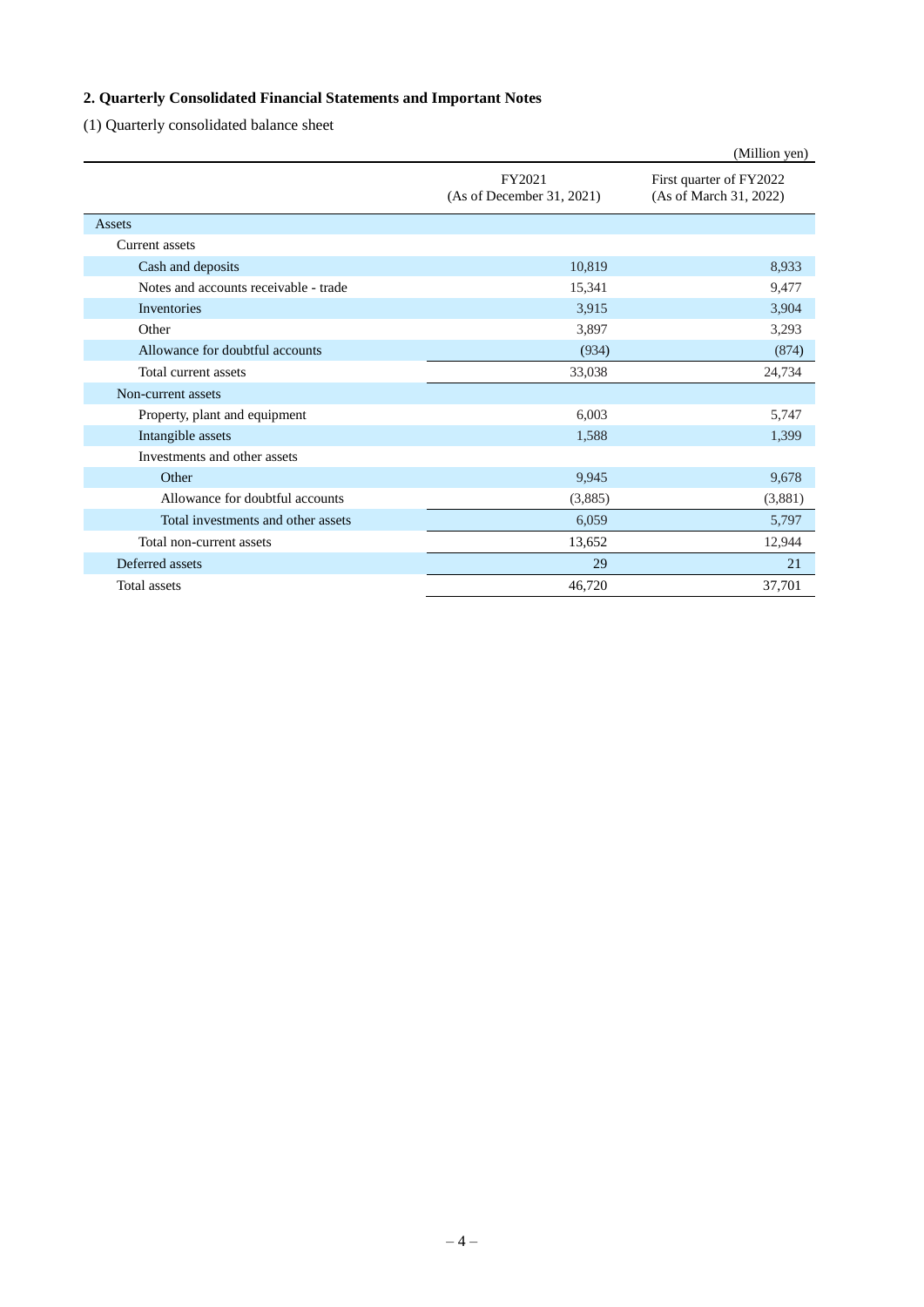|                                                          |                                     | (Million yen)                                     |
|----------------------------------------------------------|-------------------------------------|---------------------------------------------------|
|                                                          | FY2021<br>(As of December 31, 2021) | First quarter of FY2022<br>(As of March 31, 2022) |
| Liabilities                                              |                                     |                                                   |
| <b>Current liabilities</b>                               |                                     |                                                   |
| Notes and accounts payable - trade                       | 8,356                               | 3,989                                             |
| Electronically recorded obligations - operating          | 1,937                               | 1,872                                             |
| Short-term borrowings                                    | 2,032                               | 509                                               |
| Income taxes payable                                     | 520                                 | 67                                                |
| Provisions                                               | 359                                 | 196                                               |
| Provision for contract losses                            | 601                                 | 464                                               |
| Other                                                    | 8,174                               | 5,909                                             |
| Total current liabilities                                | 21,984                              | 13,009                                            |
| Non-current liabilities                                  |                                     |                                                   |
| Long-term borrowings                                     | 114                                 | 107                                               |
| Provisions                                               | 370                                 | 354                                               |
| Provision for contract losses                            | 432                                 | 387                                               |
| Retirement benefit liability                             | 1.185                               | 1,131                                             |
| Asset retirement obligations                             | 806                                 | 449                                               |
| Other                                                    | 1,712                               | 1,556                                             |
| Total non-current liabilities                            | 4,621                               | 3,987                                             |
| <b>Total liabilities</b>                                 | 26,605                              | 16,997                                            |
| Net assets                                               |                                     |                                                   |
| Shareholders' equity                                     |                                     |                                                   |
| Capital                                                  | 100                                 | 100                                               |
| Capital surplus                                          | 42,499                              | 42,499                                            |
| Retained earnings                                        | (20, 657)                           | (20,087)                                          |
| Treasury shares                                          | (2,419)                             | (2,419)                                           |
| Total shareholders' equity                               | 19,521                              | 20,092                                            |
| Accumulated other comprehensive income                   |                                     |                                                   |
| Valuation difference on available-for-sale<br>securities | (3)                                 | (0)                                               |
| Foreign currency translation adjustment                  | 581                                 | 641                                               |
| Remeasurements of defined benefit plans                  | (37)                                | (34)                                              |
| Total accumulated other comprehensive income             | 540                                 | 606                                               |
| Share acquisition rights                                 | 5                                   | 5                                                 |
| Non-controlling interests                                | 47                                  |                                                   |
| Total net assets                                         | 20,115                              | 20,704                                            |
| Total liabilities and net assets                         | 46,720                              | 37,701                                            |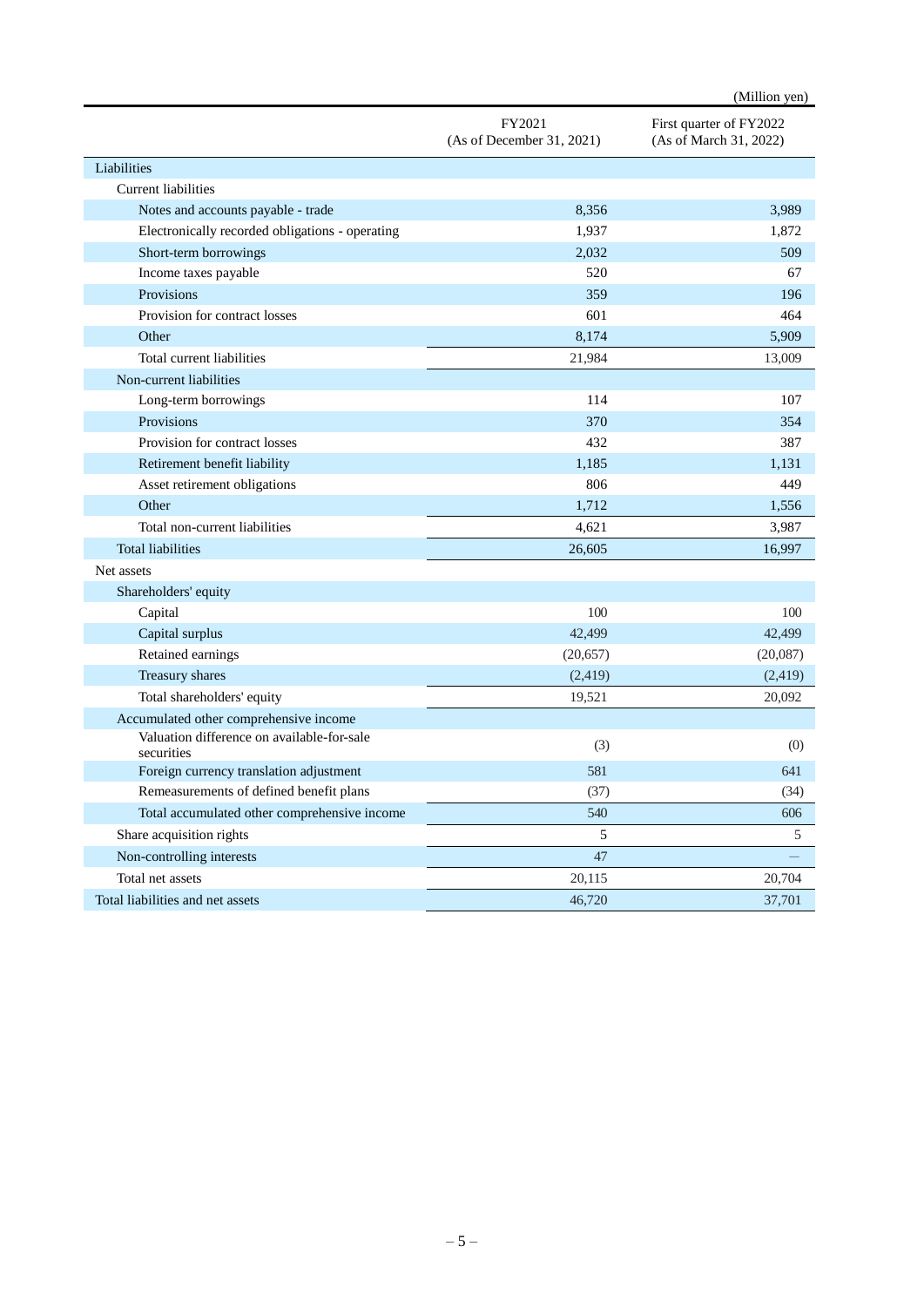# <span id="page-7-0"></span>(2) Quarterly consolidated statement of income and quarterly consolidated statement of comprehensive income

Quarterly consolidated statement of income First quarter

|                                                               |                                                                  | (Million yen)                                                    |
|---------------------------------------------------------------|------------------------------------------------------------------|------------------------------------------------------------------|
|                                                               | First quarter of FY2021<br>(From January 1<br>to March 31, 2021) | First quarter of FY2022<br>(From January 1<br>to March 31, 2022) |
| Net sales                                                     | 15,271                                                           | 12,019                                                           |
| Cost of sales                                                 | 11,930                                                           | 8,452                                                            |
| Gross profit                                                  | 3,341                                                            | 3,567                                                            |
| Selling, general and administrative expenses                  | 4,708                                                            | 3,629                                                            |
| Operating profit (loss)                                       | (1, 367)                                                         | (62)                                                             |
| Non-operating income                                          |                                                                  |                                                                  |
| Interest income                                               | 56                                                               | 5                                                                |
| Share of profit of entities accounted for using equity method | 40                                                               |                                                                  |
| Foreign exchange gains                                        | 343                                                              | 218                                                              |
| Other                                                         | 11                                                               | 14                                                               |
| Total non-operating income                                    | 452                                                              | 237                                                              |
| Non-operating expenses                                        |                                                                  |                                                                  |
| Interest expenses                                             | 33                                                               | 9                                                                |
| Share of loss of entities accounted for using equity method   | $\overline{\phantom{0}}$                                         | 21                                                               |
| Other                                                         | 58                                                               | 13                                                               |
| Total non-operating expenses                                  | 92                                                               | 44                                                               |
| Ordinary profit (loss)                                        | (1,007)                                                          | 131                                                              |
| Extraordinary income                                          |                                                                  |                                                                  |
| Gain on reversal of asset retirement obligations              |                                                                  | 334                                                              |
| Subsidy income                                                | 11                                                               | 16                                                               |
| Other                                                         | 20                                                               | $\overline{7}$                                                   |
| Total extraordinary income                                    | 31                                                               | 358                                                              |
| <b>Extraordinary losses</b>                                   |                                                                  |                                                                  |
| Loss on liquidation of stores                                 | $\overline{4}$                                                   | 36                                                               |
| Loss on suspension of store operations                        | 21                                                               | $\overline{7}$                                                   |
| Other                                                         | 6                                                                | 7                                                                |
| Total extraordinary losses                                    | 32                                                               | 50                                                               |
| Profit (loss) before income taxes                             | (1,009)                                                          | 439                                                              |
| Total income taxes                                            | (189)                                                            | (22)                                                             |
| Profit (loss)                                                 | (819)                                                            | 461                                                              |
| Profit (loss) attributable to non-controlling interests       | (41)                                                             | (2)                                                              |
| Profit (loss) attributable to owners of parent                | (778)                                                            | 464                                                              |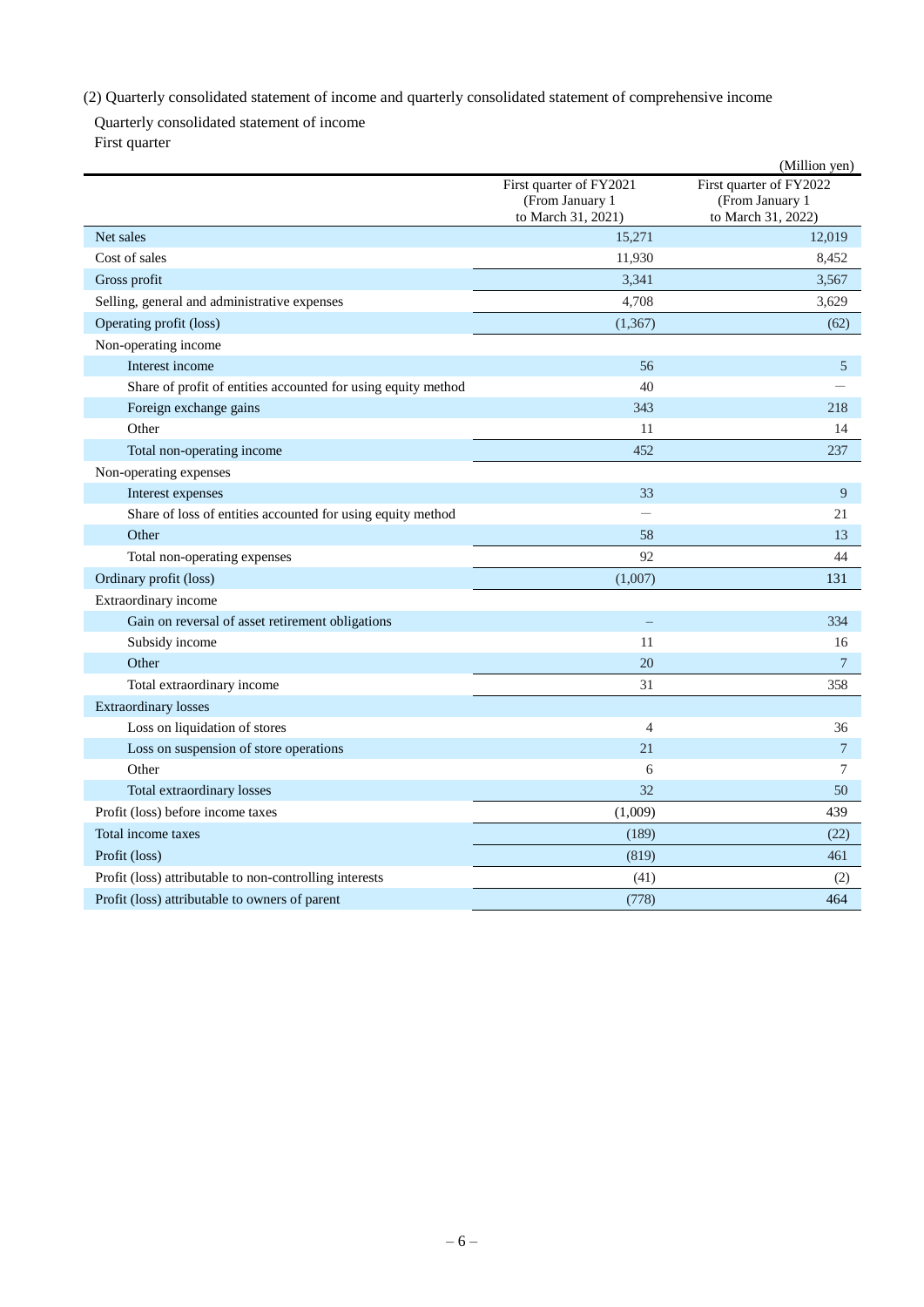# Quarterly consolidated statement of comprehensive income

First quarter

|                                                                                      |                                                                   | (Million yen)                                                     |  |
|--------------------------------------------------------------------------------------|-------------------------------------------------------------------|-------------------------------------------------------------------|--|
|                                                                                      | First quarter of FY2021<br>(From January 1)<br>to March 31, 2021) | First quarter of FY2022<br>(From January 1)<br>to March 31, 2022) |  |
| Profit (loss)                                                                        | (819)                                                             | 461                                                               |  |
| Other comprehensive income                                                           |                                                                   |                                                                   |  |
| Valuation difference on available-for-sale securities                                | 55                                                                | $\overline{2}$                                                    |  |
| Foreign currency translation adjustment                                              | 54                                                                | 64                                                                |  |
| Remeasurements of defined benefit plans, net of tax                                  | (21)                                                              | $\overline{c}$                                                    |  |
| Share of other comprehensive income of entities<br>accounted for using equity method | (3)                                                               | (4)                                                               |  |
| Total other comprehensive income                                                     | 84                                                                | 65                                                                |  |
| Comprehensive income                                                                 | (734)                                                             | 527                                                               |  |
| Comprehensive income attributable to                                                 |                                                                   |                                                                   |  |
| Comprehensive income attributable to owners of<br>parent                             | (694)                                                             | 530                                                               |  |
| Comprehensive income attributable to non-controlling<br>interests                    | (40)                                                              | (2)                                                               |  |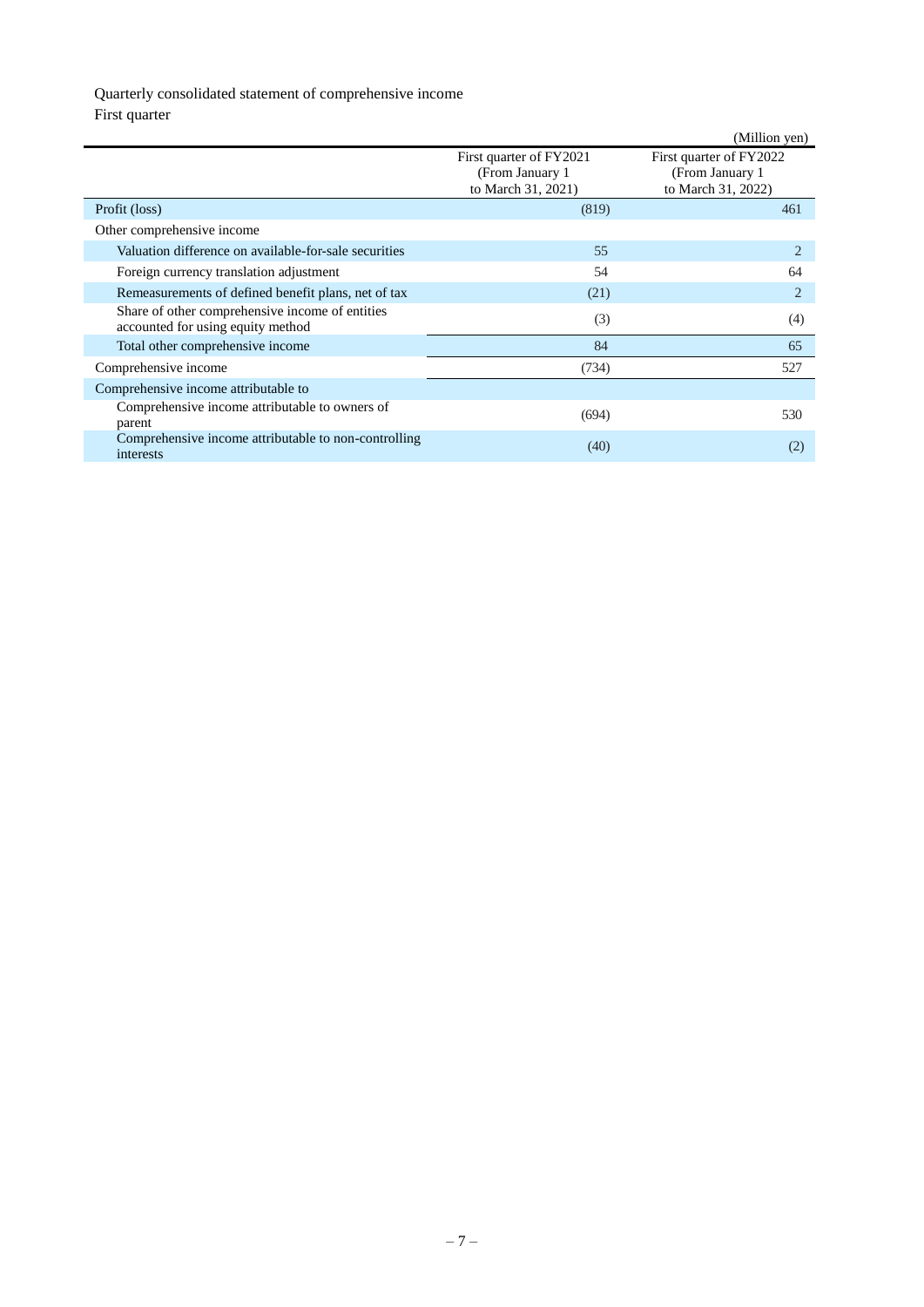# <span id="page-9-0"></span>(3) Notes to the quarterly consolidated financial statement

(Explanatory notes regarding assumption of going concern)

Not applicable

(Explanatory notes in case of remarkable change in monetary amount of shareholders' equity)

Not applicable

(Changes in accounting policies, etc. )

(Application of accounting standards for revenue recognition)

The Accounting Standard for Revenue Recognition (ASBJ Statement No. 29, 31 March 2020. ("Accounting Standard for Revenue Recognition"). etc. was applied from the beginning of the first quarter of the current financial year and revenue is recognized at the point in time when control of the promised goods or services is transferred to the customer, in the amount expected to be received in exchange for those goods or services.

As a result, for export sales, the Group previously recognized revenue on the date of acceptance but has changed to a method whereby revenue is recognized when the risk burden is transferred to the customer, following the trade terms stipulated by Incoterms and other regulations. For the unused portion of gift certificates issued, the Group has changed to a method whereby revenue is recognized on a pro-rata basis based on the expected recovery rate of the portion expected to be used, or when it is extremely unlikely that the customer will exercise the right.

The cumulative effect of the retrospective application of the new accounting policy before the beginning of the first quarter of the current financial year has been added to or deducted from retained earnings at the beginning of the first quarter of the current financial year, following the transitional treatment set out in the proviso of paragraph 84 of the Accounting Standard for Revenue Recognition and other relevant standards. The cumulative effect of the retrospective application of the new accounting policies before the beginning of the first quarter of the current financial year has been added to or deducted from retained earnings at the beginning of the first quarter of the current financial year, and the new accounting policies have been applied from this opening balance.

As a result, sales for the first quarter of the current financial year increased by 88 million yen, but the impact on operating loss, ordinary income and income before income taxes and minority interests was negligible. In addition, the balance of retained earnings at the beginning of the period increased by 105 million yen.

Following the transitional treatment set out in paragraphs 28-15 of the Accounting Standard for Quarterly Financial Statements (ASBJ Statement No. 12, 31 March 2020), information disaggregating revenue from contracts with customers for the first quarter of the previous financial year is not presented.

(Application of accounting standards for the calculation of market value)

'Accounting Standard for Fair Value Calculation' (ASBJ Statement No. 30, 4 July 2019. ('Accounting Standard for Fair Value Calculation'). Others are applied from the beginning of the first quarter of the current financial year, as stipulated in paragraph 19 of the Accounting Standard for Fair Value Calculation and paragraphs 44-2 of the Accounting Standard for Financial Instruments (ASBJ Statement No. 10, 4 July 2019). Following the transitional treatment, the new accounting policies stipulated by the Accounting Standard for Fair Value Calculation are to be applied prospectively. There is no impact on the quarterly consolidated financial statements.

#### (Changes to the method of calculating tax expenses)

Previously, tax expenses were calculated by reasonably estimating the effective tax rate after the application of taxeffect accounting to profit before tax for the consolidated financial year and multiplying the profit before tax by this estimated effective tax rate, but from the first quarter of the current financial year, this has been calculated using the same method as for the annual accounts. From the first quarter of the current financial year, the method has been changed to a method similar to that used in the annual accounts. This change was made with the aim of more accurately reflecting tax expenses corresponding to the quarterly consolidated cumulative period, following the application of the consolidated tax payment system from the first quarter of the current financial year.

The change in accounting policy has been applied retrospectively, but the impact on the quarterly consolidated financial statements and per share information for the first quarter of the previous year when applied retrospectively is not material, so the financial statements for the first quarter of the previous year are the same as the previous quarterly consolidated financial statements.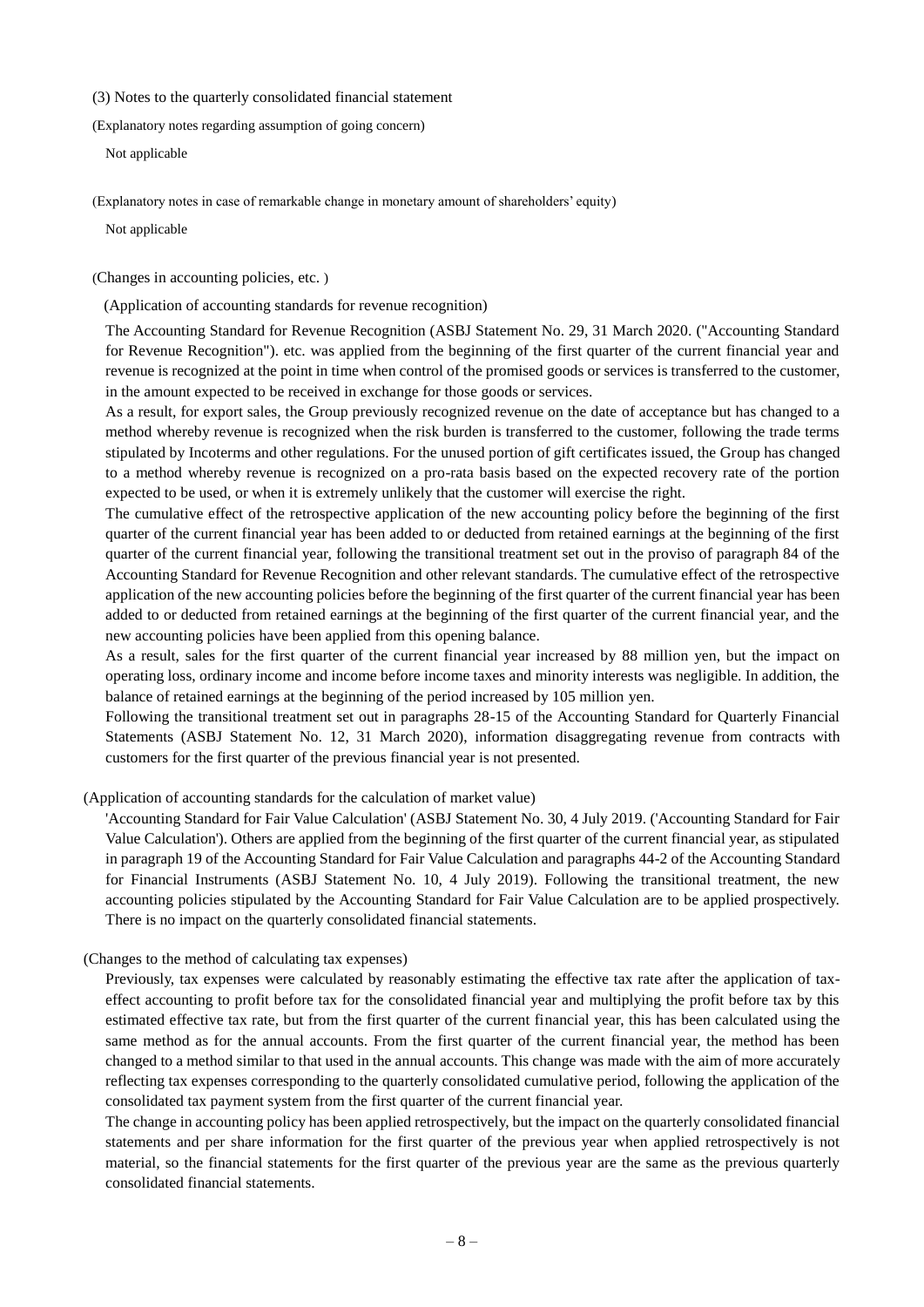(Segment information, etc. )

[Segment information]

I. First quarter of FY2021 (from January 1 to March 31, 2021)

| 1. Information concerning monetary amount of sales and profit or loss of each reporting segment<br>(Million yen) |                        |                             |                                    |        |                                    |                                                                               |  |
|------------------------------------------------------------------------------------------------------------------|------------------------|-----------------------------|------------------------------------|--------|------------------------------------|-------------------------------------------------------------------------------|--|
|                                                                                                                  | Reporting segment      |                             |                                    |        |                                    | Amount                                                                        |  |
|                                                                                                                  | <b>Retail Business</b> | Overseas<br><b>Business</b> | Asset & Service<br><b>Business</b> | Total  | Amount of<br>adjustment<br>Note: 1 | reported in<br>quarterly<br>consolidated<br>statement of<br>income<br>Note: 2 |  |
| <b>Sales</b>                                                                                                     |                        |                             |                                    |        |                                    |                                                                               |  |
| Sales to extremal<br>clients                                                                                     | 8,745                  | 5,662                       | 864                                | 15.271 |                                    | 15,271                                                                        |  |
| Internal sales or<br>transfers between<br>segments                                                               | 13                     |                             |                                    | 16     | (16)                               |                                                                               |  |
| Total                                                                                                            | 8,758                  | 5,662                       | 866                                | 15,288 | (16)                               | 15,271                                                                        |  |
| Segment profit (loss)                                                                                            | (741)                  | 111                         | (338)                              | (968)  | (398)                              | (1,367)                                                                       |  |

(Notes)1. Segment loss adjustment of (398) million yen includes elimination of inter-segment transactions of 22 million yen and whole company expenses not divided into each reporting segment of (421) million yen. Whole company expenses mainly consist of personnel expenses and general management expenses not belonging to reporting segments.

2. Segment profit (loss) is adjusted to operating loss in the quarterly consolidated statement of income.

#### II. First quarter of FY2022 (from January 1 to March 31, 2022)

1. Information concerning monetary amount of sales and profit or loss of each reporting segment (Million yen)

|                                                    | Reporting segment      |                             |                                    |        | U                                  | Amount                                                                        |
|----------------------------------------------------|------------------------|-----------------------------|------------------------------------|--------|------------------------------------|-------------------------------------------------------------------------------|
|                                                    | <b>Retail Business</b> | Overseas<br><b>Business</b> | Asset & Service<br><b>Business</b> | Total  | Amount of<br>adjustment<br>Note: 1 | reported in<br>quarterly<br>consolidated<br>statement of<br>income<br>Note: 2 |
| <b>Sales</b>                                       |                        |                             |                                    |        |                                    |                                                                               |
| Sales to extremal<br>clients                       | 8,075                  | 2,298                       | 1,645                              | 12,019 |                                    | 12,019                                                                        |
| Internal sales or<br>transfers between<br>segments | 9                      | 3                           |                                    | 12     | (12)                               |                                                                               |
| Total                                              | 8,085                  | 2,301                       | 1,645                              | 12,032 | (12)                               | 12,019                                                                        |
| Segment profit (loss)                              | (219)                  | (86)                        | 533                                | 227    | (289)                              | (62)                                                                          |

(Notes)1. Segment loss adjustment of (298) million yen includes elimination of inter-segment transactions of 37 million yen and whole company expenses not divided into each reporting segment of (327) million yen. Whole company expenses mainly consist of personnel expenses and general management expenses not belonging to reporting segments.

2. Segment profit (loss) is adjusted to operating loss in the quarterly consolidated statement of income.

2. Matters concerning changes in reporting segments, etc.

As a result of a review of appropriate management information disclosure categories and internal performance management categories and names in light of changes in the business environment, the Group decided to change its reporting segments to Retail, Overseas and Asset & Service Business. Segment information for the first quarter of the previous year is presented based on the classification method after the change.

In addition, as stated in the Changes in Accounting Policies section, from the beginning of the first quarter of the current financial year, the Group has applied the Accounting Standard for Revenue Recognition and changed its accounting method for revenue recognition, and has therefore similarly changed the method for calculating sales and profit or loss amounts for reportable segments. As a result of this change, sales in the Overseas Business segment increased by 101 million yen and sales in the Asset & Service Business segment decreased by 12 million yen in the first quarter of the current financial year compared with the previous method. The impact on each segment profit or loss is negligible.